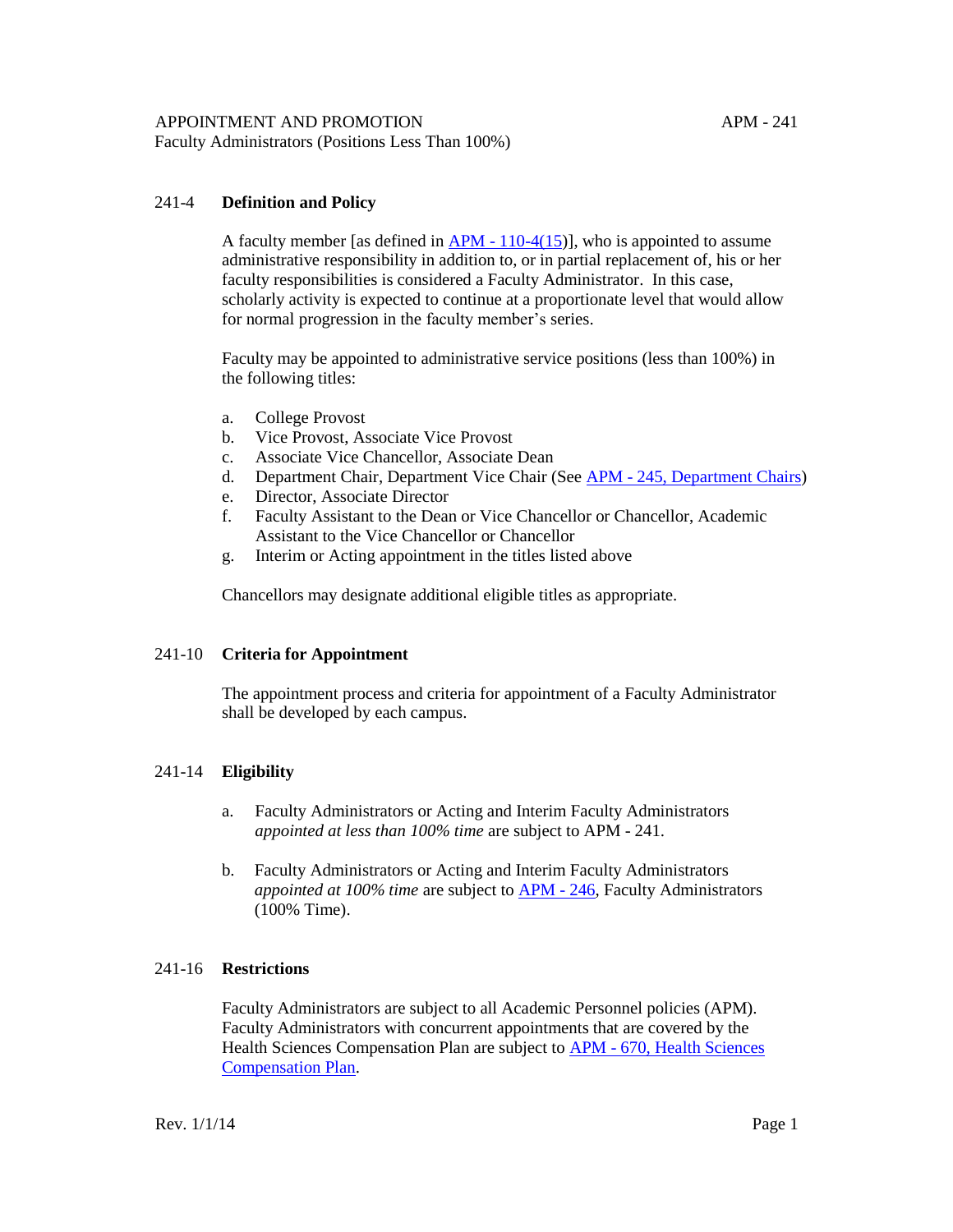# 241-17 **Terms of Service**

Subject to APM - 241-20, Faculty Administrators shall be appointed for a period of up to five years, subject to reappointment.

## 241-18 **Salary**

Faculty Administrators are normally compensated with stipends and/or additional summer compensation, when appropriate. Stipends shall be paid in accordance with APM - [633, Stipends/Academic Appointees.](http://www.ucop.edu/academic-personnel/_files/apm/apm-633.pdf) Stipend ranges shall be developed by each campus.

## 241-20 **Conditions of Employment**

A Faculty Administrator serves at the discretion of the Chancellor, or in certain circumstances, the President. The Chancellor or the President may terminate the appointment at any time, with or without cause.

Termination of a Faculty Administrator appointment does not terminate the underlying faculty appointment.

A Faculty Administrator may engage in outside activities as defined by and in accordance with APM - [025, Conflict of Commitment and Outside Activities of](http://www.ucop.edu/academic-personnel/_files/apm/apm-025-07-01.pdf)  [Faculty Members,](http://www.ucop.edu/academic-personnel/_files/apm/apm-025-07-01.pdf) and, if a Faculty Administrator has a concurrent Health Sciences Compensation Plan appointment, in accordance with APM - [670, Health Sciences](http://www.ucop.edu/academic-personnel/_files/apm/apm-670.pdf)  [Compensation Plan.](http://www.ucop.edu/academic-personnel/_files/apm/apm-670.pdf)

# 241-24 **Authority**

a. The Chancellor has authority to appoint and reappoint Faculty Administrators other than Directors of Multi-campus Research Units (MRUs; see APM - 241-24-c), including those serving in an Interim or Acting capacity, and to approve administrative compensation up to the established Indexed Compensation Level  ${(ICL)}<sup>1</sup>$  in accordance with campus procedures. The Chancellor may redelegate authority to a designee for implementing APM - 241(see APM - [100-6-d\)](http://www.ucop.edu/academic-personnel/_files/apm/apm-100.pdf).

 $\overline{a}$ 

 $<sup>1</sup>$  As stated in [Regents Standing Order 100.3\(b\).](http://regents.universityofcalifornia.edu/governance/standing-orders/so1003.html)</sup>